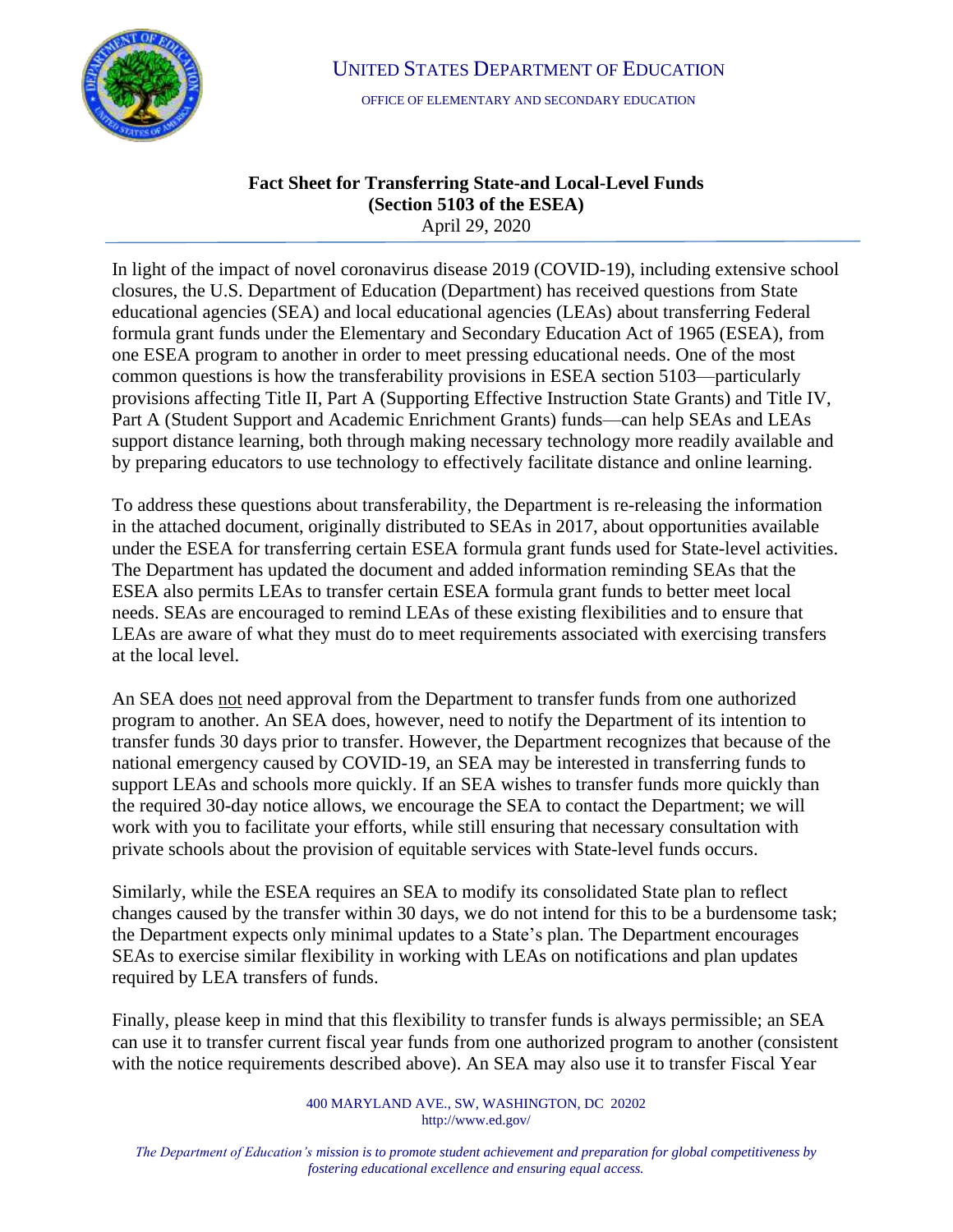2020 funds that you receive in July 2020. The Department encourages SEAs and LEAs to consider how such flexibility could inform the use of next fiscal year's Federal formula grant funds under the ESEA.

Please note that on April 3, 2020, pursuant to section 3511 of the CARES Act, the Department invited SEAs to request waivers of several fiscal requirements due to the widespread, extended school closures caused by the COVID-19 national pandemic (see: [https://oese.ed.gov/files/2020/04/invite-covid-fiscal-waiver-19-20.pdf\)](https://oese.ed.gov/files/2020/04/invite-covid-fiscal-waiver-19-20.pdf). Included in the invitation were the following two requirements of Title IV, Part A (Student Support and Academic Enrichment Grants):

- Section  $4106(e)(2)(C)$ , (D), and (E) of Title IV, Part A of the ESEA with respect to content-area spending requirements for FYs 2018 and 2019 Title IV, Part A funds.
- Section 4109(b) of Title IV, Part A of the ESEA with respect to the spending limitation for technology infrastructure for FYs 2018 and 2019 Title IV, Part A funds.

Through these waivers, the SEA would be able to permit an LEA or consortium of LEAs to use its Title IV, Part A funds to best meet its needs without regard to content-area spending requirements or the spending limits on technology infrastructure. Therefore, if the SEA requested and is granted this waiver, it would permit an LEA to use the procedures described in this document to transfer Title II, Part A funds to Title IV, Part A and then spend those funds on technology, even if doing so would lead the LEA to spend more than 15 percent of its total Title IV, Part A funds on technology. All 50 States, the District of Columbia, Puerto Rico, and the Bureau of Indian Education have requested and been granted this waiver.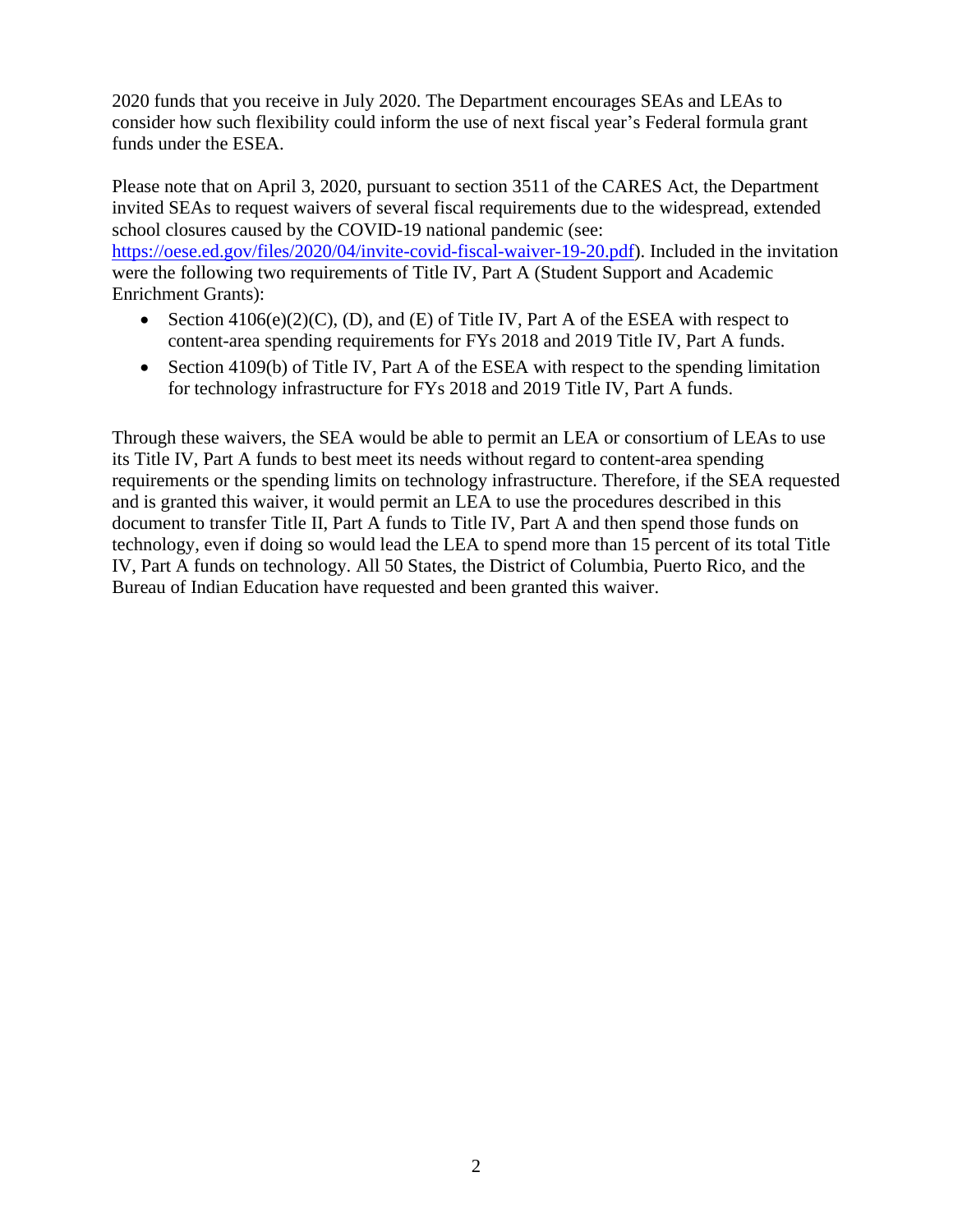## **Attachment**

## *Transferring State-level Funds*

Under the ESEA, an SEA may transfer funds it receives by formula for State-level activities under certain programs to other programs to better address State and local needs. An SEA may make such transfers without prior approval from the Department. An SEA may transfer funds at any point during the 27-month period of availability of the grant into a grant award for the same fiscal year (e.g., a transfer from FY 2018 Title II, Part A funds into the SEA's FY 2018 Title IV, Part A funds). An SEA may only transfer funds into a program for which the State has received an allocation.

Section 5103(a)(1) of the ESEA permits SEAs to transfer funds allocated for State-level activities from the following programs:

- Title II, Part A − Supporting effective instruction state grants;
- Title IV, Part A − Student support and academic enrichment grants; and
- Title IV, Part B − 21st Century Community Learning Centers.

Section 5103(a)(2) allows SEAs to transfer State-level funds from the programs listed above to a State's allocation under any of the following programs:

- Title I, Part A Improving basic programs operated by LEAs;
- Title I, Part  $C$  Education of migratory children;
- Title I, Part D Prevention and intervention programs for children and youth who are neglected, delinquent, or at risk;
- Title II, Part  $A -$  Supporting effective instruction state grants;
- Title III, Part A State grants for English language acquisition and language enhancement;
- Title IV, Part A − Student support and academic enrichment grants;
- Title IV, Part B − 21st Century Community Learning Centers; and
- Title V, Part B − Rural education.

An SEA may transfer all or a portion of funds allocated for State-level activities under Title II, Part A; Title IV, Part A; or Title IV, Part B. The SEA may not, however, transfer administrative funds from these programs. Under each of these programs, an SEA allocates funds separately for authorized State-level activities and for program administration. An SEA may transfer only the funds it allocates for authorized State-level activities; it may not transfer funds that it separately allocates for administration. However, an SEA has discretion whether to set aside the full amount permitted to administer each program. That is, the SEA could choose not to set aside administrative funds and could transfer its full allotment for State-level activities. In such a case, the SEA would still be responsible for oversight of the ESEA requirements for that program.

When an SEA decides to transfer some or all of the funds allocated for State-level activities under the three eligible programs, it must take certain steps. The SEA must:

(1) Engage in timely and meaningful consultation, in accordance with section 8501 of the ESEA, with appropriate private school officials  $(5103(e)(2))$  because provision of equitable services with State-level funds is a requirement for Title II, Part A; Title IV, Part A; and Title IV, Part B;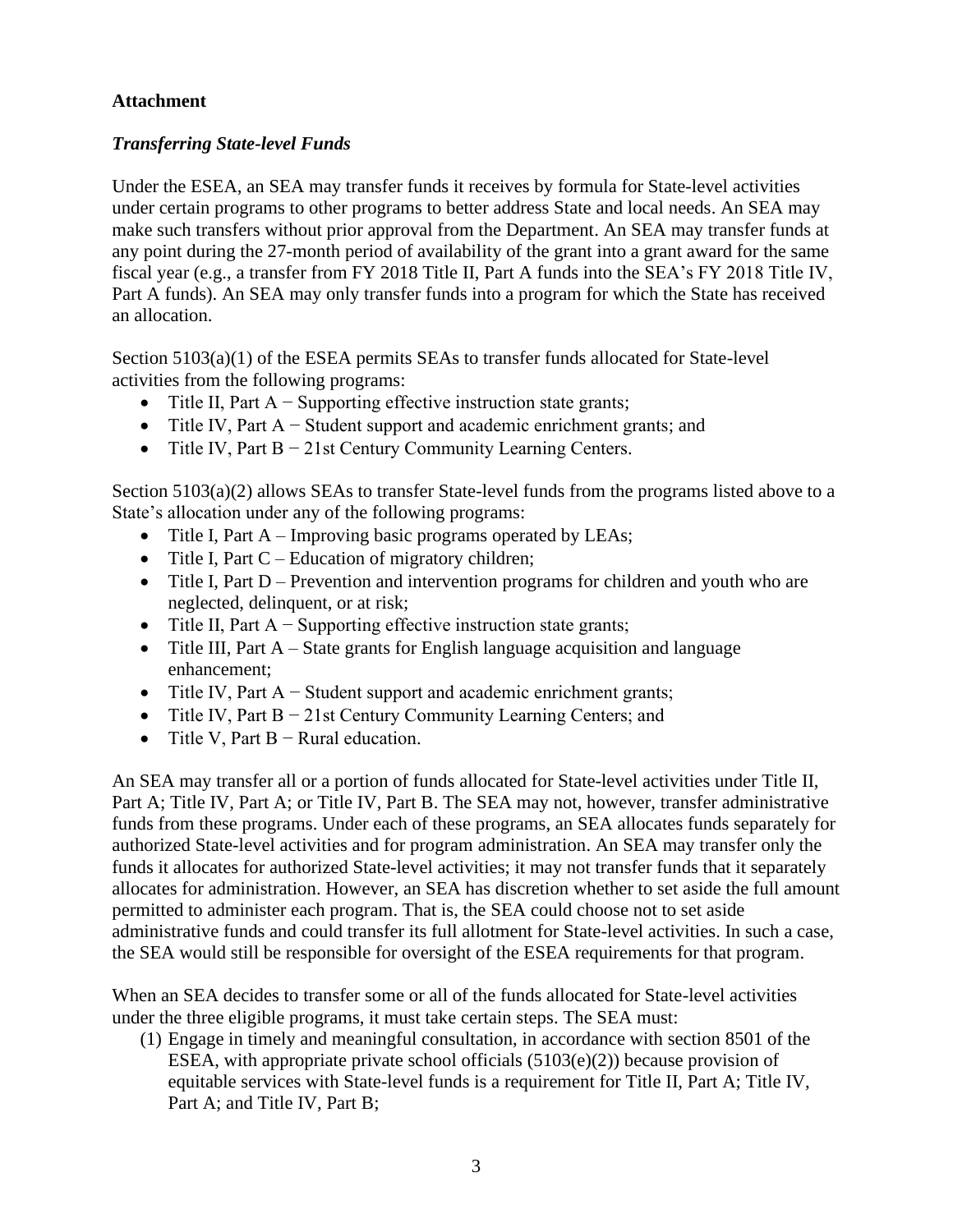- (2) Determine the program(s) from which funds are to be transferred and to which funds are to be transferred;
- (3) Determine the amount, and Federal fiscal year, of funds to be transferred;
- (4) Establish the effective date for the transfer;
- (5) Notify the U.S. Department of Education of each transfer at least 30 days before the effective date of each transfer  $(5103(d)(1)(C))$ ; and
- (6) Submit, not later than 30 days after the date of such transfer, a copy of the SEA's modified plan to the Secretary.

A letter notifying the Department of a transfer should be mailed to the Director of the Office of State and Grantee Relations (SGR), Office of Elementary and Secondary Education, U.S. Department of Education, 400 Maryland Avenue, SW, Washington, DC 20202. A PDF version of the letter should also be submitted electronically to your State's SGR mailbox: [State].OESE@ed.gov.

An SEA should include the following information in its letter notifying the Department of a transfer:

- (1) The program(s) from which funds are to be transferred;
- (2) The amount, and Federal fiscal year, of funds to be transferred;
- (3) The program(s) to which the funds will be transferred;
- (4) The effective date for the transfer; and
- (5) A point of contact for the transferability authority.

In addition to notifying the Department of a transfer, the SEA must, per section  $5103(d)(1)(A)$ and (B) of the ESEA, modify its consolidated State plan to account for the effects of the transfer and must provide the Department with a copy of its modified plan. This modification must occur not later than 30 days after the effective date of the transfer*.* 

A modified State plan, including an updated signature page, should be submitted electronically to your State's SGR mailbox: [State].OESE@ed.gov. It would be helpful if the State could submit a redlined version of its previously approved consolidated State plan showing the changes made as a result of the transfer, in addition to the required clean copy of the revised plan.

If you have questions about the processes for notifying the Department of a transfer or for submitting an updated consolidated State plan, please contact OESE.SGR@ed.gov.

## *Transferring Local Funds*

Like SEAs, an LEA has flexibility to transfer funds from one program to another.

Section 5103(b)(2) of the ESEA permits an LEA to transfer funds from the following programs:

- Title II, Part A − Supporting effective instruction state grants; and
- Title IV, Part A − Student support and academic enrichment grants.

Section 5103(b) allows an LEA to transfer local funds from the programs listed above to any of the following programs:

- Title I, Part A Improving basic programs operated by LEAs;
- Title I, Part  $C$  Education of migratory children;